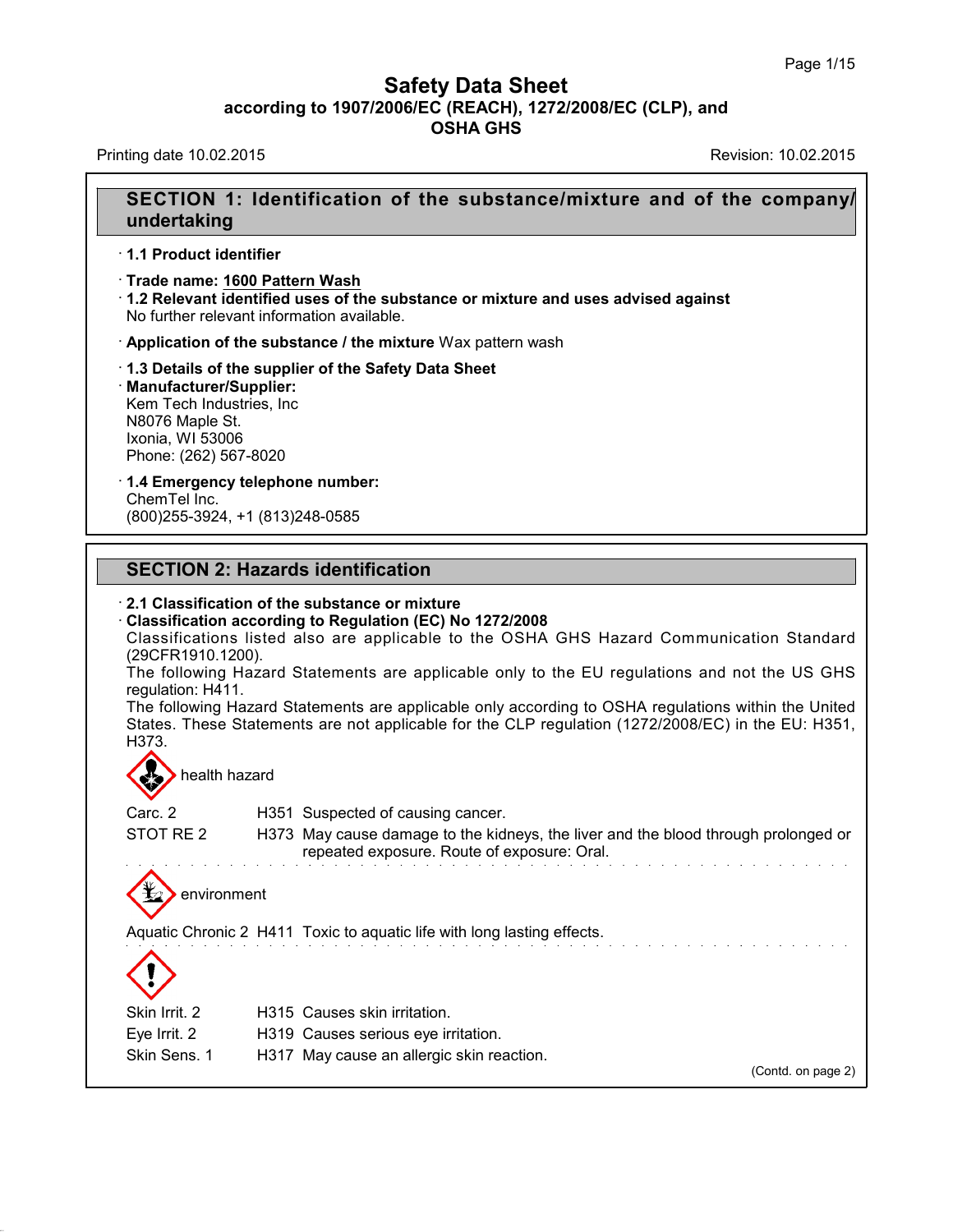$\overline{\phantom{a}}$ 

40.1.0

| rade name: CITRUS CLEANER SC                                                                                                                                                                                                                                                                                                                                                                                                                                                                                                                                             |  |
|--------------------------------------------------------------------------------------------------------------------------------------------------------------------------------------------------------------------------------------------------------------------------------------------------------------------------------------------------------------------------------------------------------------------------------------------------------------------------------------------------------------------------------------------------------------------------|--|
| (Contd. of page 1)                                                                                                                                                                                                                                                                                                                                                                                                                                                                                                                                                       |  |
| Classification according to Directive 67/548/EEC or Directive 1999/45/EC<br>X Xi; Irritant                                                                                                                                                                                                                                                                                                                                                                                                                                                                               |  |
| Irritating to eyes and skin.<br>R36/38:                                                                                                                                                                                                                                                                                                                                                                                                                                                                                                                                  |  |
| .<br>In the second complete state of the second complete state of the second complete state of the second complete<br>X Xi; Sensitising                                                                                                                                                                                                                                                                                                                                                                                                                                  |  |
| May cause sensitisation by skin contact.<br>R43:                                                                                                                                                                                                                                                                                                                                                                                                                                                                                                                         |  |
| distribution of the contract of the contract of the contract of the contract of the contract of the contract of<br>N; Dangerous for the environment                                                                                                                                                                                                                                                                                                                                                                                                                      |  |
| R51/53:<br>Toxic to aquatic organisms, may cause long-term adverse effects in the aquatic environment.<br>Information concerning particular hazards for human and environment:<br>The product has to be labelled due to the calculation procedure of the "General Classification guideline for<br>preparations of the EU" in the latest valid version.<br><b>Classification system:</b><br>The classification is according to the latest editions of the EU-lists, and extended by company and                                                                           |  |
| literature data.<br>The classification is in accordance with the latest editions of international substances lists, and is<br>supplemented by information from technical literature and by information provided by the company.<br>· Additional information:<br>There are no other hazards not otherwise classified that have been identified.<br>0 percent of the mixture consists of component(s) of unknown toxicity                                                                                                                                                  |  |
| 2.2 Label elements<br>Labelling according to Regulation (EC) No 1272/2008<br>The substance is classified and labelled according to the Globally Harmonized System within the United<br>States (GHS).<br>The product is classified and labelled according to the CLP regulation.<br>· Hazard pictograms<br>The following pictograms are only for use within Europe: GHS09.<br>The following pictograms are only for use within the United States (OSHA): GHS08.                                                                                                           |  |
| Causes skin irritation<br>GHS07                                                                                                                                                                                                                                                                                                                                                                                                                                                                                                                                          |  |
| Signal word: Warning                                                                                                                                                                                                                                                                                                                                                                                                                                                                                                                                                     |  |
| · Hazard-determining components of labelling:<br>d-Limonene (citrus terpenes)<br><b>Hazard statements</b><br>The following Hazard Statements are applicable only to the EU regulations and not the US GHS<br>regulation: H411.<br>The following Hazard Statements are applicable only according to OSHA regulations within the United<br>States. These Statements are not applicable for the CLP regulation (1272/2008/EC) in the EU: H351,<br>H373.<br>H315 Causes skin irritation.<br>H319 Causes serious eye irritation.<br>H317 May cause an allergic skin reaction. |  |
| (Contd. on page 3)                                                                                                                                                                                                                                                                                                                                                                                                                                                                                                                                                       |  |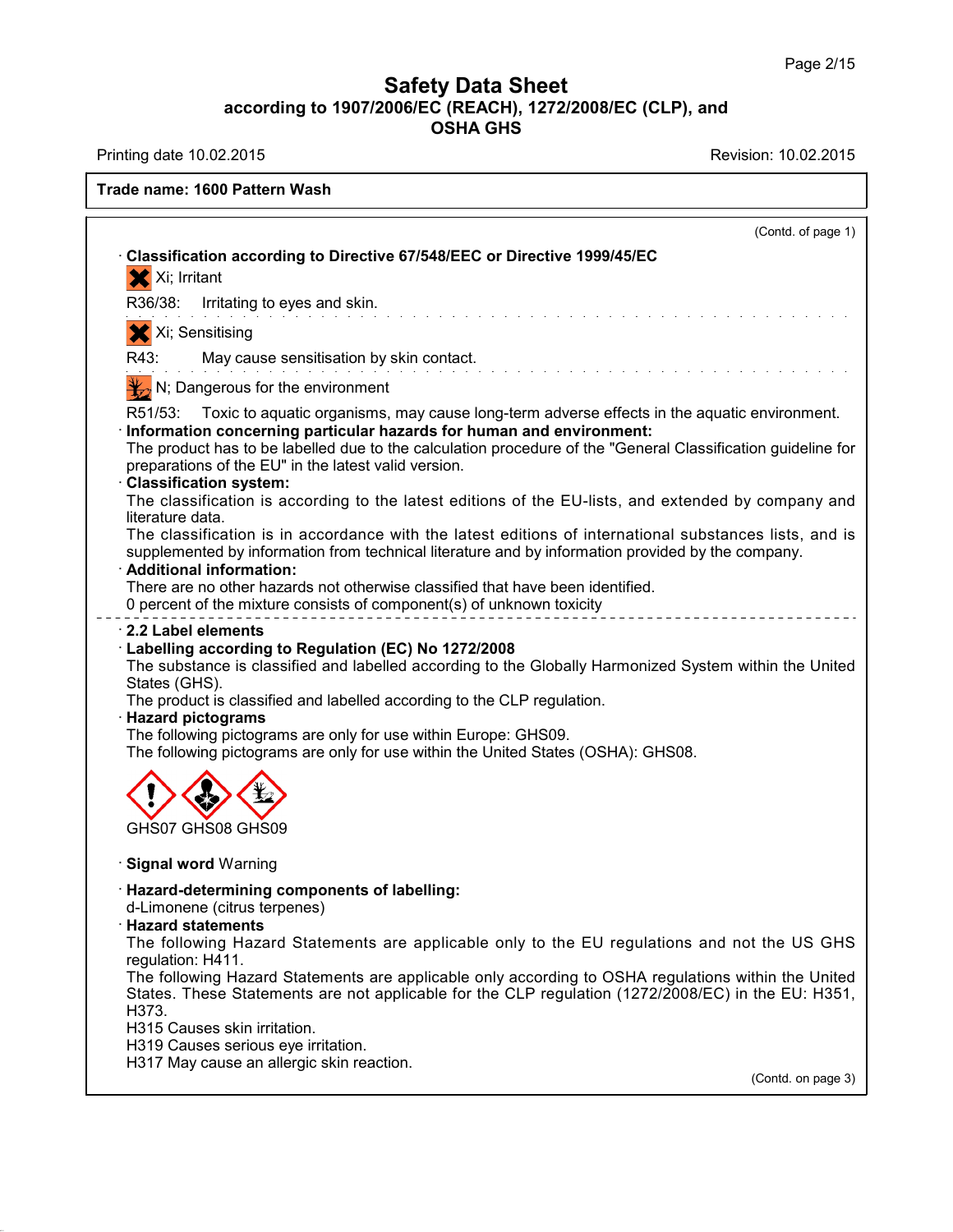40.1.0

| <b>Trade name: CITRUS CLEANER SC</b><br>H411 Toxic to aquatic life with long lasting effects.<br><b>Precautionary statements</b><br>The following Precautionary Statements are applicable only to the OSHA GHS regulations and not the<br>specific CLP regulation: P202, P308+P313.<br>P280<br>Wear protective gloves / eye protection.<br>P273<br>Avoid release to the environment.<br>P264<br>Wash thoroughly after handling.<br>P202<br>Do not handle until all safety precautions have been read and understood.<br>P305+P351+P338 IF IN EYES: Rinse cautiously with water for several minutes. Remove contact lenses, if<br>present and easy to do. Continue rinsing.<br>P363<br>Wash contaminated clothing before reuse.<br>IF exposed or concerned: Get medical advice/attention.<br>P308+P313<br>P333+P313<br>If skin irritation or rash occurs: Get medical advice/attention.<br>P302+P352<br>IF ON SKIN: Wash with plenty of water.<br>Dispose of contents/container in accordance with local/regional/national/international<br>P <sub>501</sub><br>regulations.<br>· Hazard description:<br>· WHMIS-symbols:<br>D2B - Toxic material causing other toxic effects<br>· NFPA ratings (scale 0 - 4)<br>Health = $1$<br>Fire $= 1$<br>Reactivity = $0$<br>HMIS-ratings (scale 0 - 4)<br>$\frac{11}{2}$ Health = *1<br><b>HEALTH</b> | $\frac{1}{2}$ . The contract of the contract of the contract of the contract of the contract of the contract of the contract of the contract of the contract of the contract of the contract of the contract of the contract of t |                    |
|---------------------------------------------------------------------------------------------------------------------------------------------------------------------------------------------------------------------------------------------------------------------------------------------------------------------------------------------------------------------------------------------------------------------------------------------------------------------------------------------------------------------------------------------------------------------------------------------------------------------------------------------------------------------------------------------------------------------------------------------------------------------------------------------------------------------------------------------------------------------------------------------------------------------------------------------------------------------------------------------------------------------------------------------------------------------------------------------------------------------------------------------------------------------------------------------------------------------------------------------------------------------------------------------------------------------------------------------|-----------------------------------------------------------------------------------------------------------------------------------------------------------------------------------------------------------------------------------|--------------------|
|                                                                                                                                                                                                                                                                                                                                                                                                                                                                                                                                                                                                                                                                                                                                                                                                                                                                                                                                                                                                                                                                                                                                                                                                                                                                                                                                             |                                                                                                                                                                                                                                   |                    |
|                                                                                                                                                                                                                                                                                                                                                                                                                                                                                                                                                                                                                                                                                                                                                                                                                                                                                                                                                                                                                                                                                                                                                                                                                                                                                                                                             |                                                                                                                                                                                                                                   | (Contd. of page 2) |
|                                                                                                                                                                                                                                                                                                                                                                                                                                                                                                                                                                                                                                                                                                                                                                                                                                                                                                                                                                                                                                                                                                                                                                                                                                                                                                                                             |                                                                                                                                                                                                                                   |                    |
|                                                                                                                                                                                                                                                                                                                                                                                                                                                                                                                                                                                                                                                                                                                                                                                                                                                                                                                                                                                                                                                                                                                                                                                                                                                                                                                                             |                                                                                                                                                                                                                                   |                    |
|                                                                                                                                                                                                                                                                                                                                                                                                                                                                                                                                                                                                                                                                                                                                                                                                                                                                                                                                                                                                                                                                                                                                                                                                                                                                                                                                             |                                                                                                                                                                                                                                   |                    |
|                                                                                                                                                                                                                                                                                                                                                                                                                                                                                                                                                                                                                                                                                                                                                                                                                                                                                                                                                                                                                                                                                                                                                                                                                                                                                                                                             |                                                                                                                                                                                                                                   |                    |
|                                                                                                                                                                                                                                                                                                                                                                                                                                                                                                                                                                                                                                                                                                                                                                                                                                                                                                                                                                                                                                                                                                                                                                                                                                                                                                                                             |                                                                                                                                                                                                                                   |                    |
|                                                                                                                                                                                                                                                                                                                                                                                                                                                                                                                                                                                                                                                                                                                                                                                                                                                                                                                                                                                                                                                                                                                                                                                                                                                                                                                                             |                                                                                                                                                                                                                                   |                    |
|                                                                                                                                                                                                                                                                                                                                                                                                                                                                                                                                                                                                                                                                                                                                                                                                                                                                                                                                                                                                                                                                                                                                                                                                                                                                                                                                             |                                                                                                                                                                                                                                   |                    |
|                                                                                                                                                                                                                                                                                                                                                                                                                                                                                                                                                                                                                                                                                                                                                                                                                                                                                                                                                                                                                                                                                                                                                                                                                                                                                                                                             |                                                                                                                                                                                                                                   |                    |
|                                                                                                                                                                                                                                                                                                                                                                                                                                                                                                                                                                                                                                                                                                                                                                                                                                                                                                                                                                                                                                                                                                                                                                                                                                                                                                                                             |                                                                                                                                                                                                                                   |                    |
| $1$ Fire = 1<br>FIRE<br>REACTIVITY $\boxed{0}$ Reactivity = 0                                                                                                                                                                                                                                                                                                                                                                                                                                                                                                                                                                                                                                                                                                                                                                                                                                                                                                                                                                                                                                                                                                                                                                                                                                                                               |                                                                                                                                                                                                                                   |                    |
| <b>HMIS Long Term Health Hazard Substances</b>                                                                                                                                                                                                                                                                                                                                                                                                                                                                                                                                                                                                                                                                                                                                                                                                                                                                                                                                                                                                                                                                                                                                                                                                                                                                                              |                                                                                                                                                                                                                                   |                    |
| None of these ingredients are listed                                                                                                                                                                                                                                                                                                                                                                                                                                                                                                                                                                                                                                                                                                                                                                                                                                                                                                                                                                                                                                                                                                                                                                                                                                                                                                        |                                                                                                                                                                                                                                   |                    |
| 2.3 Other hazards<br>· Results of PBT and vPvB assessment<br>$\cdot$ PBT: Not applicable.                                                                                                                                                                                                                                                                                                                                                                                                                                                                                                                                                                                                                                                                                                                                                                                                                                                                                                                                                                                                                                                                                                                                                                                                                                                   |                                                                                                                                                                                                                                   |                    |
| · vPvB: Not applicable.                                                                                                                                                                                                                                                                                                                                                                                                                                                                                                                                                                                                                                                                                                                                                                                                                                                                                                                                                                                                                                                                                                                                                                                                                                                                                                                     |                                                                                                                                                                                                                                   |                    |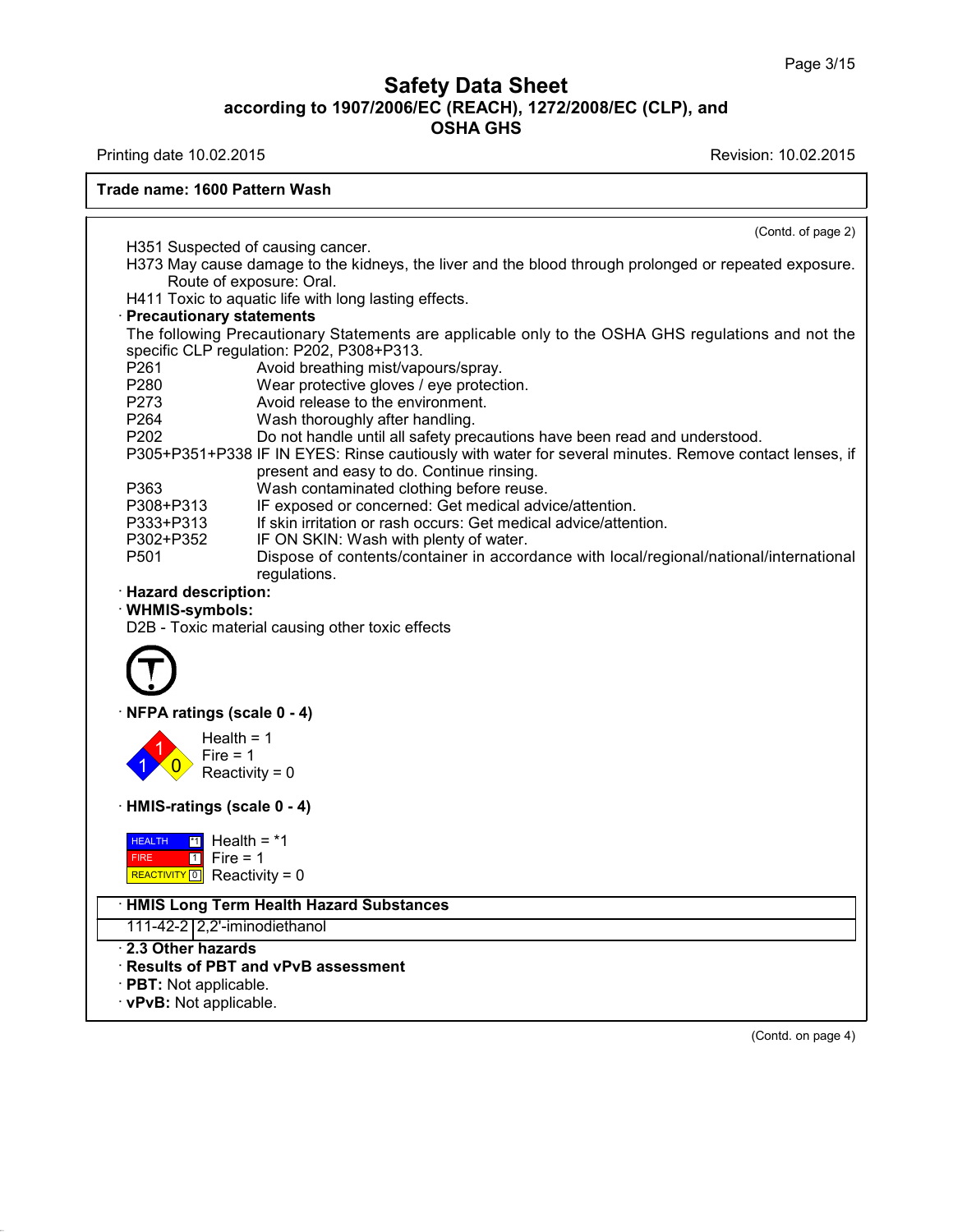on: 10.02.2015<br>(Contd. of page 3)

|                                                                  | <b>SECTION 3: Composition/information on ingredients</b>                                                                                             |          |
|------------------------------------------------------------------|------------------------------------------------------------------------------------------------------------------------------------------------------|----------|
| $\cdot$ 3.2 Mixtures                                             | <b>Description:</b> Mixture of substances listed below with nonhazardous additions.                                                                  |          |
| Dangerous components:                                            |                                                                                                                                                      |          |
| CAS: 94266-47-4<br>EC number: 304-454-3                          | d-Limonene (citrus terpenes)<br>X Xi R38; X Xi R43; X N R50/53<br><b>R</b> 10                                                                        | 10-25%   |
|                                                                  | <b>Elam.</b> Liq. 3, H226<br>Aquatic Acute 1, H400; Aquatic Chronic 1, H410<br>Skin Irrit. 2, H315; Skin Sens. 1, H317                               |          |
| CAS: 68439-46-3<br>NLP: 500-446-0                                | Alcohols, C9-C11, Ethoxylated<br>XXIR38-41<br>$\overline{\diamondsuit}$ Skin Irrit. 2, H315; Eye Irrit. 2, H319                                      | 10-25%   |
| CAS: 111-76-2<br>EINECS: 203-905-0<br>Index number: 603-014-00-0 | 2-butoxyethanol<br>X Xn R20/21/22; Xi R36/38<br><b>Example 20 Acute Tox. 4, H312; Acute Tox. 4, H332;</b><br>Skin Irrit. 2, H315; Eye Irrit. 2, H319 | 10-25%   |
|                                                                  |                                                                                                                                                      | $1 - 5%$ |

### · **Additional information:**

For the listed ingredients, the identity and exact percentages are being withheld as a trade secret. For the wording of the listed risk phrases refer to section 16.

## **SECTION 4: First aid measures SECTION 4: First aid measures**<br> **4.1 Description of first aid measures**<br> **• General information:**<br>
Immediately remove any clothing soiled by the p **SECTION 4: First aid i**<br>**4.1 Description of first aid is General information:**<br>Immediately remove any close Symptoms of poisoning may

40.1.0

**SECTION 4: First aid measures**<br>4.1 Description of first aid measures<br>General information:<br>Immediately remove any clothing soiled by the product.<br>Symptoms of poisoning may even occur after several hours; there **SECTION 4: First aid measures**<br>4.1 Description of first aid measures<br>General information:<br>Immediately remove any clothing soiled by the product.<br>Symptoms of poisoning may even occur after several hours; therefore medical 4.1 Description of first aid meas<br>General information:<br>Immediately remove any clothing s<br>Symptoms of poisoning may even<br>hours after the accident. onder the control of the same control. The same control of the same state of the same state of the same state of the same state of the same state of the same state of the same state of the same state of the same state of t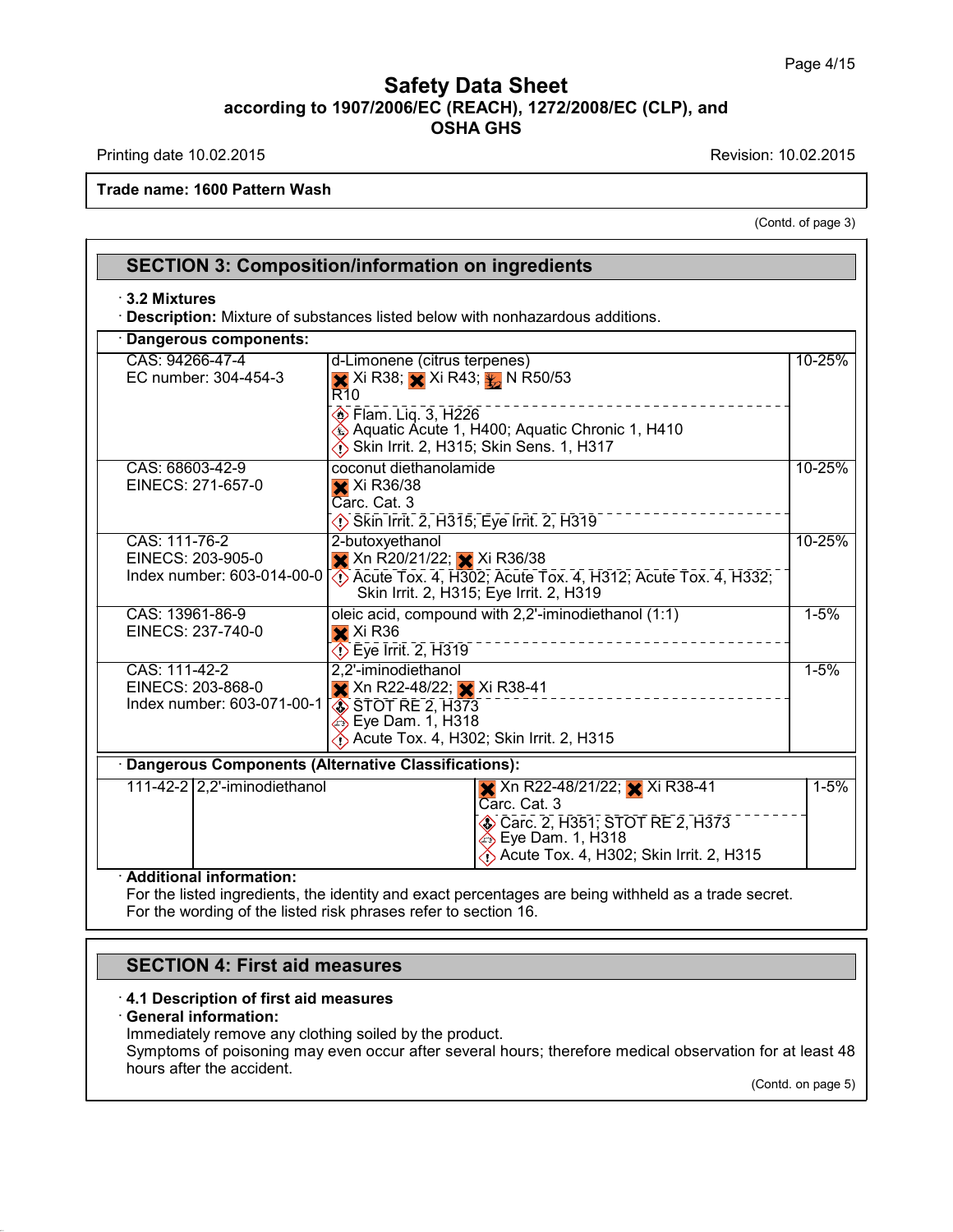| $1.11111119$ auto $10.022201$                                                                     |                    |
|---------------------------------------------------------------------------------------------------|--------------------|
| <b>Trade name: CITRUS CLEANER SC</b>                                                              |                    |
|                                                                                                   | (Contd. of page 4) |
| · After inhalation:                                                                               |                    |
| Supply fresh air; consult doctor in case of complaints.                                           |                    |
| Provide oxygen treatment if affected person has difficulty breathing.                             |                    |
| In case of irregular breathing or respiratory arrest provide artificial respiration.              |                    |
| After skin contact:                                                                               |                    |
| Immediately remove any clothing soiled by the product.                                            |                    |
| Immediately wash with water and soap and rinse thoroughly.                                        |                    |
| Launder contaminated clothing before reuse.                                                       |                    |
| If skin irritation continues, consult a doctor.                                                   |                    |
| After eye contact:                                                                                |                    |
| Remove contact lenses if worn.                                                                    |                    |
| Rinse opened eye for several minutes under running water. If symptoms persist, consult a doctor.  |                    |
| · After swallowing:                                                                               |                    |
| Rinse out mouth and then drink plenty of water.                                                   |                    |
| Do not induce vomiting; call for medical help immediately.                                        |                    |
| 4.2 Most important symptoms and effects, both acute and delayed                                   |                    |
| Headache                                                                                          |                    |
| <b>Breathing difficulty</b>                                                                       |                    |
| Coughing<br>Allergic reactions                                                                    |                    |
| Cramp                                                                                             |                    |
| Irritating to eyes and skin.                                                                      |                    |
| Gastric or intestinal disorders when ingested.                                                    |                    |
| Nausea in case of ingestion.                                                                      |                    |
| <b>Hazards</b>                                                                                    |                    |
| Danger of impaired breathing.                                                                     |                    |
| May cause damage to organs.                                                                       |                    |
| $\cdot$ 4.3 Indication of any immediate medical attention and special treatment needed            |                    |
| Medical supervision for at least 48 hours.                                                        |                    |
| If necessary oxygen respiration treatment.                                                        |                    |
| Treat skin and mucous membrane with antihistamine and corticoid preparations.                     |                    |
| Contains d-Limonene (citrus terpenes). May produce an allergic reaction.                          |                    |
|                                                                                                   |                    |
|                                                                                                   |                    |
| <b>SECTION 5: Firefighting measures</b>                                                           |                    |
| ⋅5.1 Extinguishing media                                                                          |                    |
| Suitable extinguishing agents: Use fire extinguishing methods suitable to surrounding conditions. |                    |
| · For safety reasons unsuitable extinguishing agents: None.                                       |                    |
| 5.2 Special hazards arising from the substance or mixture                                         |                    |
| Formation of toxic gases is possible during heating or in case of fire.                           |                    |
| $\cdot$ 5.3 Advice for firefighters.                                                              |                    |
|                                                                                                   |                    |

- 
- Formation of toxic gases is use fire extinguishing methods suitable to surrour<br>
For safety reasons unsuitable extinguishing agents: None.<br>
For safety reasons unsuitable extinguishing agents: None.<br>
Formation of toxic gases
- 
- **For safety reasons unsuitable 5.2 Special hazards arising f<br>Formation of toxic gases is posentially and the protective equipment:<br>Protective equipment:<br>Wear self-contained respirator<br>Wear fully protective suit.** For safety reasons unsuitable extinguishing agents: None<br>5.2 Special hazards arising from the substance or mixture<br>Formation of toxic gases is possible during heating or in case<br>5.3 Advice for firefighters<br>Protective equip
- **Brauding 19 Separation** from the substance or mixture<br>
Formation of toxic gases is possible during heating or in case of fire.<br> **Brauding 19 Separation**<br> **Protective equipment:**<br>
Wear self-contained respiratory protective
- 
- 
- 
- 

40.1.0

(Contd. on page 6)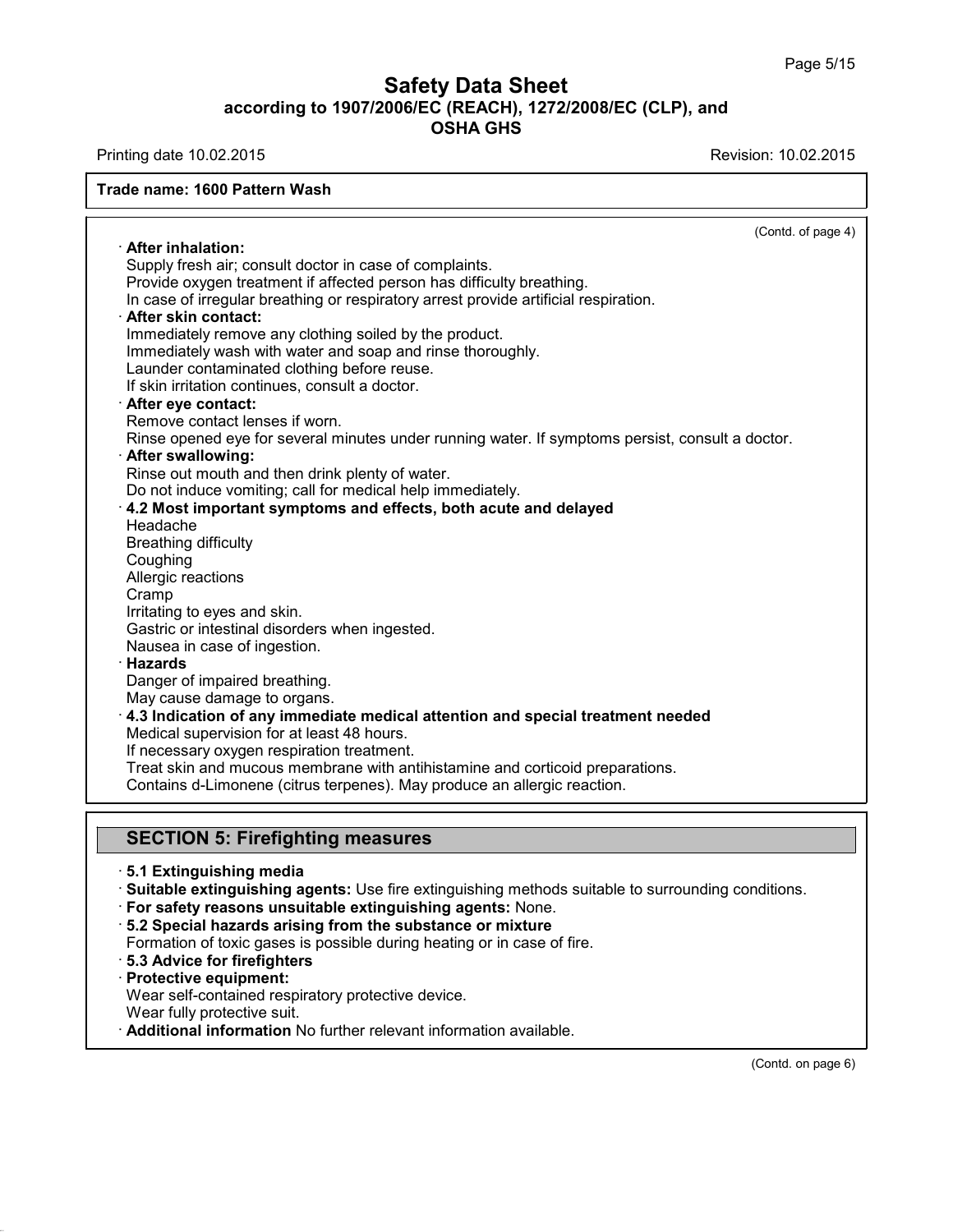## **Safety Data Sheet<br>006/EC (REACH), 1272/2008/EC (CLP),<br>OSHA GHS according to 1907/2006/EC (REACH), 1272/2008/EC (CLP), and<br>
Data Sheet (CLP), and<br>
OSHA GHS Safety Data Sheet**<br>according to 1907/2006/EC (REACH), 1272/2008/EC (CLP), and<br>OSHA GHS Safety Data Sheet<br>according to 1907/2006/EC (REACH), 1272/2008/EC (CLP), and<br>Printing date 10.02.2015<br>Frade name: CITRUS CLEANER SC<br>Revision: 10.02.2015

### **Trade name: CITRUS CLEANER SC**

on: 10.02.2015<br>(Contd. of page 5)

**SECTION 6: Accidental release measures<br>
SECTION 6: Accidental release measures<br>
6.1 Personal precautions, protective equipment and emerger SECTION 6: Accidental release measures**<br> **· 6.1 Personal precautions, protective equipment and emergency procedures**<br>
Wear protective equipment. Keep unprotected persons away.<br>
Ensure adequate ventilation 6.1 Personal precautions, protective equipment and emergency procedures<br>Wear protective equipment. Keep unprotected persons away.<br>Ensure adequate ventilation **SECTION 6: Accidental relea**<br>6.1 Personal precautions, protective<br>Wear protective equipment. Keep un<br>Ensure adequate ventilation<br>For large spills, use respiratory protections: For Personal precautions, protective equipment and emergency procedures<br>
The argument of the effects of fumes/dust/aerosol.<br>
Finsure adequate ventilation<br>
For large spills, use respiratory protective device against the eff 6.1 Personal precautions, protective equipment and emergenc<br>Wear protective equipment. Keep unprotected persons away.<br>Ensure adequate ventilation<br>For large spills, use respiratory protective device against the effects<br>6.2

Wear protective equipment. Keep unprotected persons away.<br>
Ensure adequate ventilation<br>
For large spills, use respiratory protective device against the effects of fumes/dust/aerosol.<br> **6.2 Environmental precautions:**<br>
Do n For large spills, use respiratory protective device against the effects of fumes/dust/aerosol.<br>
6.2 Environmental precautions:<br>
Do not allow to enter sewers/ surface or ground water.<br>
Inform respective authorities in case **6.2 Environmental precautions:**<br>
Do not allow to enter sewers/ surface or ground water.<br>
Inform respective authorities in case of seepage into water course or sewage system.<br> **6.3 Methods and material for containment a 6.3 Methods and material for containment and cleaning up:**<br>Absorb with non-combustible liquid-binding material (sand, diato<br>Dispose contaminated material as waste according to item 13.<br>Send for recovery or disposal in sui **6.3 Methods and material for containment and cleani**<br>Absorb with non-combustible liquid-binding material (san<br>Dispose contaminated material as waste according to ite<br>Send for recovery or disposal in suitable receptacles.<br>

Send for recovery or disposal in suitable receptacles.

- 
- 
- See Section 8 for information on personal protection equipment.<br>See Section 13 for disposal information. **S.4 Reference to other sections**<br>
See Section 7 for information on safe handling.<br>
See Section 8 for information on personal protection equi<br>
See Section 13 for disposal information.<br> **SECTION 7: Handling and storage**<br>
7.

### See Section 13 for disposal information.<br> **SECTION 7: Handling and storage**<br> **7.1 Precautions for safe handling<br>
Prevent formation of aerosols.**<br>
Avoid splashes or spray in enclosed areas. **SECTION 7: Handling and storally SECTION 7: Handling and storally Prevent formation of aerosols.**<br>Prevent formation of aerosols.<br>Avoid splashes or spray in enclosed are **SECTION 7: Handling and storage**<br> **7.1 Precautions for safe handling**<br>
Prevent formation of aerosols.<br>
Avoid splashes or spray in enclosed areas.<br>
Use only in well ventilated areas.<br>
Information about fire - and explosion

**SECTION 7: Handling and storage**<br> **7.1 Precautions for safe handling**<br>
Prevent formation of aerosols.<br>
Avoid splashes or spray in enclosed areas.<br> **Doct the - and explosion protection:** No special measures required.<br> **7.2** Use only in well ventilated areas.<br> **COM Republic Trighter in and explosion protection:** No special metals.<br> **Requirements to be met by storerooms and receptacles:**<br> **Requirements to be met by storerooms and receptacles:** Information about fire - and explosion<br>7.2 Conditions for safe storage, includ<br>Storage:<br>Requirements to be met by storeroom:<br>Provide ventilation for receptacles.<br>Avoid storage near extreme heat, ignition<br>Information about

- Avoid storage including any incompatibilities<br>
Acorage:<br> **Requirements to be met by storerooms and receptacles:**<br>
Provide ventilation for receptacles.<br>
Avoid storage near extreme heat, ignition sources or open flame.<br> **Inf**
- 

40.1.0

· **Storage:**

- Provide ventilation for receptacles.<br>Avoid storage near extreme heat, in<br>Information about storage in one<br>Store away from foodstuffs.<br>Store away from oxidising agents.<br>Do not store together with acids. Avoid storage near extreme heat, ignition sources or open flame.
- **Information about storage in one common storage facility:**<br>Store away from foodstuffs.<br>Store away from oxidising agents.<br>Do not store together with acids.<br>**· Further information about storage conditions:**<br>Protect from hea
- 

**Further information about storage conditions:**<br>Protect from heat and direct sunlight.<br>Keep container tightly sealed.<br>**7.3 Specific end use(s)** No further relevant information available. Store away from foodstuffs.<br>
Store away from oxidising agents.<br>
Do not store together with acids.<br> **· Further information about storage conditions:**<br>
Protect from heat and direct sunlight.<br>
Keep container tightly sealed.<br>

Further information about storage conditions:<br>Protect from heat and direct sunlight.<br>Keep container tightly sealed.<br>7.3 Specific end use(s) No further relevant information available.<br>SECTION 8: Exposure controls/personal p · **Additional information about design of technical facilities:** No further data; see item 7.

(Contd. on page 7)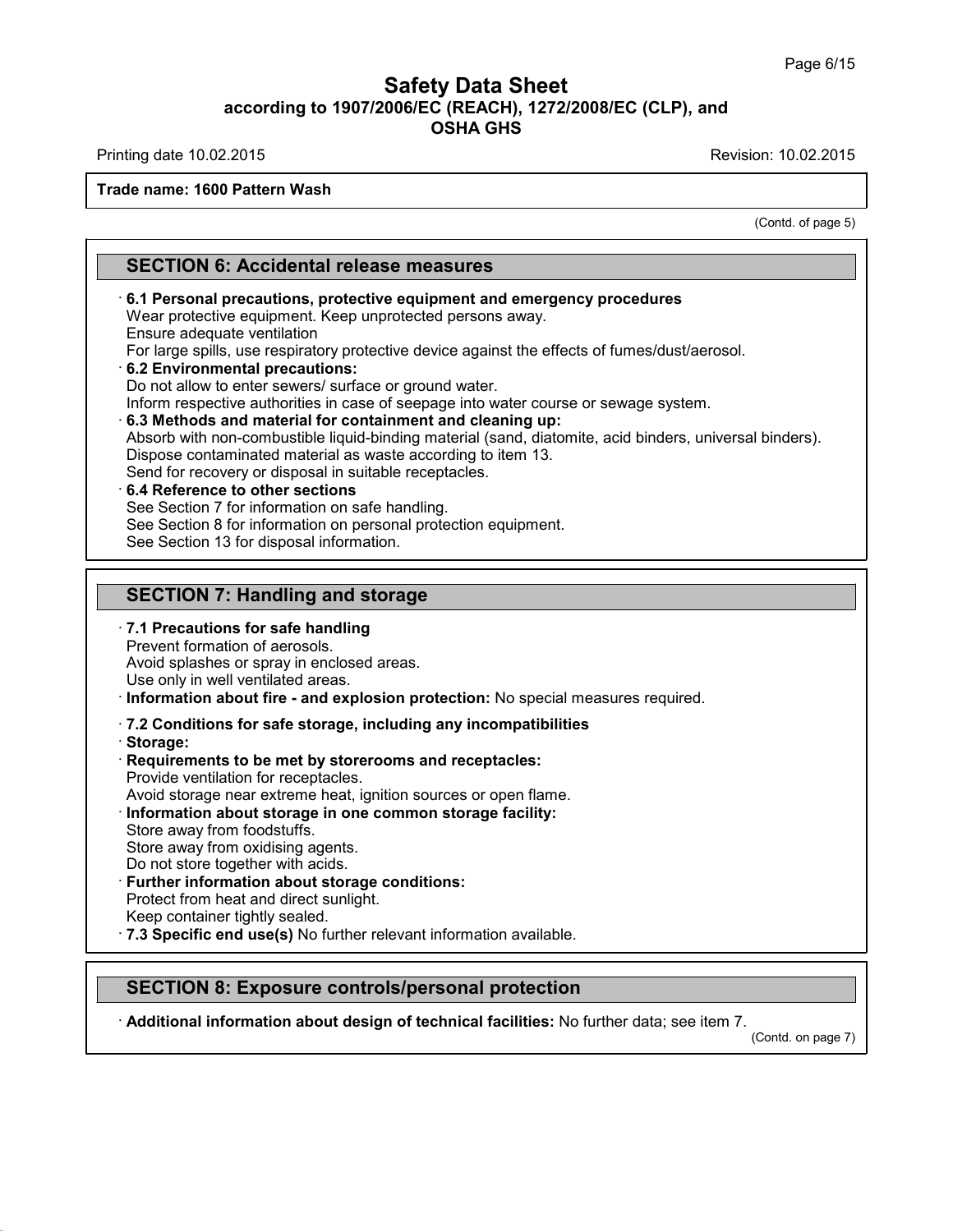40.1.0

|                                                                 | Trade name: CITRUS CLEANER SC                                                                                                                                                                                                                                                                                                                                                                                                                                                                                                                                                                     |                    |
|-----------------------------------------------------------------|---------------------------------------------------------------------------------------------------------------------------------------------------------------------------------------------------------------------------------------------------------------------------------------------------------------------------------------------------------------------------------------------------------------------------------------------------------------------------------------------------------------------------------------------------------------------------------------------------|--------------------|
|                                                                 |                                                                                                                                                                                                                                                                                                                                                                                                                                                                                                                                                                                                   |                    |
|                                                                 |                                                                                                                                                                                                                                                                                                                                                                                                                                                                                                                                                                                                   | (Contd. of page 6) |
| 8.1 Control parameters                                          |                                                                                                                                                                                                                                                                                                                                                                                                                                                                                                                                                                                                   |                    |
|                                                                 | · Ingredients with limit values that require monitoring at the workplace:                                                                                                                                                                                                                                                                                                                                                                                                                                                                                                                         |                    |
|                                                                 | 111-76-2 2-butoxyethanol                                                                                                                                                                                                                                                                                                                                                                                                                                                                                                                                                                          |                    |
| <b>IOELV (EU)</b>                                               | Short-term value: 246 mg/m <sup>3</sup> , 50 ppm<br>Long-term value: 98 mg/m <sup>3</sup> , 20 ppm<br><b>Skin</b>                                                                                                                                                                                                                                                                                                                                                                                                                                                                                 |                    |
| PEL (USA)                                                       | Long-term value: 240 mg/m <sup>3</sup> , 50 ppm<br>Skin                                                                                                                                                                                                                                                                                                                                                                                                                                                                                                                                           |                    |
| REL (USA)                                                       | Long-term value: 24 mg/m <sup>3</sup> , 5 ppm<br>Skin                                                                                                                                                                                                                                                                                                                                                                                                                                                                                                                                             |                    |
| TLV (USA)                                                       | Long-term value: 97 mg/m <sup>3</sup> , 20 ppm<br>BEI                                                                                                                                                                                                                                                                                                                                                                                                                                                                                                                                             |                    |
|                                                                 | EL (Canada)   Long-term value: 20 ppm                                                                                                                                                                                                                                                                                                                                                                                                                                                                                                                                                             |                    |
|                                                                 | EV (Canada) Long-term value: 20 ppm<br>Skin                                                                                                                                                                                                                                                                                                                                                                                                                                                                                                                                                       |                    |
|                                                                 | DNELs No further relevant information available.<br>· <b>PNECs</b> No further relevant information available.                                                                                                                                                                                                                                                                                                                                                                                                                                                                                     |                    |
|                                                                 |                                                                                                                                                                                                                                                                                                                                                                                                                                                                                                                                                                                                   |                    |
|                                                                 | · Ingredients with biological limit values:                                                                                                                                                                                                                                                                                                                                                                                                                                                                                                                                                       |                    |
|                                                                 | 111-76-2 2-butoxyethanol<br>BEI (USA) 200 mg/g creatinine                                                                                                                                                                                                                                                                                                                                                                                                                                                                                                                                         |                    |
|                                                                 | Medium: urine                                                                                                                                                                                                                                                                                                                                                                                                                                                                                                                                                                                     |                    |
|                                                                 | Time: end of shift                                                                                                                                                                                                                                                                                                                                                                                                                                                                                                                                                                                |                    |
|                                                                 | Parameter: Butoxyacetic acid with hydrolysis                                                                                                                                                                                                                                                                                                                                                                                                                                                                                                                                                      |                    |
| $\cdot$ 8.2 Exposure controls<br><b>Respiratory protection:</b> | Additional information: The lists valid during the making were used as basis.<br>· Personal protective equipment:<br>· General protective and hygienic measures:<br>The usual precautionary measures are to be adhered to when handling chemicals.<br>Keep away from foodstuffs, beverages and feed.<br>Immediately remove all soiled and contaminated clothing.<br>Wash hands before breaks and at the end of work.<br>Store protective clothing separately.<br>Do not inhale gases / fumes / aerosols.<br>Avoid contact with the eyes and skin.<br>Not required under normal conditions of use. |                    |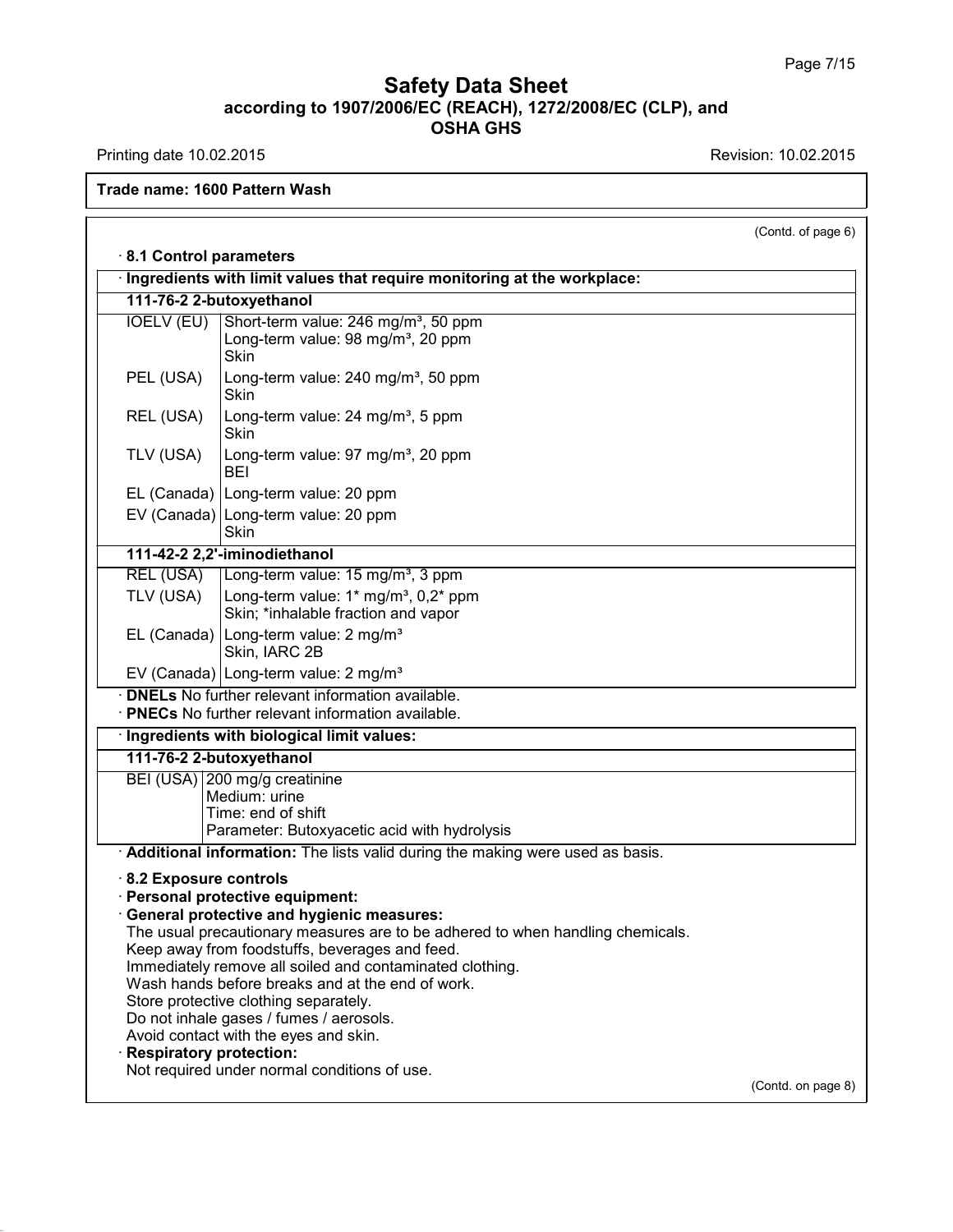| <b>Filliting date TO.02.2010</b>                                                                                                                                                                                                                                                                                                                                                                                                                                                                                                        | NEVISIUII. TUJUZIZUTU                                                                                                                                                                                                                                                                                                                                                                                                                                                                                                                                                                                                                                                                                                                             |
|-----------------------------------------------------------------------------------------------------------------------------------------------------------------------------------------------------------------------------------------------------------------------------------------------------------------------------------------------------------------------------------------------------------------------------------------------------------------------------------------------------------------------------------------|---------------------------------------------------------------------------------------------------------------------------------------------------------------------------------------------------------------------------------------------------------------------------------------------------------------------------------------------------------------------------------------------------------------------------------------------------------------------------------------------------------------------------------------------------------------------------------------------------------------------------------------------------------------------------------------------------------------------------------------------------|
| <b>Trade name: CITRUS CLEANER SC</b>                                                                                                                                                                                                                                                                                                                                                                                                                                                                                                    |                                                                                                                                                                                                                                                                                                                                                                                                                                                                                                                                                                                                                                                                                                                                                   |
| For spills, respiratory protection may be advisable.<br>· Protection of hands:                                                                                                                                                                                                                                                                                                                                                                                                                                                          | (Contd. of page 7)<br>Use suitable respiratory protective device when high concentrations are present.<br>Use suitable respiratory protective device when aerosol or mist is formed.                                                                                                                                                                                                                                                                                                                                                                                                                                                                                                                                                              |
| Protective gloves                                                                                                                                                                                                                                                                                                                                                                                                                                                                                                                       |                                                                                                                                                                                                                                                                                                                                                                                                                                                                                                                                                                                                                                                                                                                                                   |
| degradation.<br><b>Material of gloves</b><br>checked prior to the application.<br>Penetration time of glove material<br>be observed.<br>Butyl rubber, BR<br>Nitrile rubber, NBR<br>Neoprene gloves<br>Eye protection:<br>Safety glasses<br><b>Body protection: Impervious protective clothing</b><br>· Limitation and supervision of exposure into the environment<br>No further relevant information available.<br>Risk management measures<br>See Section 7 for additional information.<br>No further relevant information available. | The glove material has to be impermeable and resistant to the product/ the substance/ the preparation.<br>Selection of the glove material on consideration of the penetration times, rates of diffusion and the<br>The selection of the suitable gloves does not only depend on the material, but also on further marks of<br>quality and varies from manufacturer to manufacturer. As the product is a preparation of several<br>substances, the resistance of the glove material can not be calculated in advance and has therefore to be<br>The exact break through time has to be found out by the manufacturer of the protective gloves and has to<br>$\cdot$ For the permanent contact gloves made of the following materials are suitable: |
| <b>SECTION 9: Physical and chemical properties</b>                                                                                                                                                                                                                                                                                                                                                                                                                                                                                      |                                                                                                                                                                                                                                                                                                                                                                                                                                                                                                                                                                                                                                                                                                                                                   |
| 9.1 Information on basic physical and chemical properties<br><b>General Information</b><br>· Appearance:<br>Form:<br><b>Colour:</b><br>· Odour:<br>· Odour threshold:                                                                                                                                                                                                                                                                                                                                                                   | Liquid<br>Clear<br>Citrus.<br>Not determined.                                                                                                                                                                                                                                                                                                                                                                                                                                                                                                                                                                                                                                                                                                     |
| $\cdot$ pH-value at 20 °C (68 °F):                                                                                                                                                                                                                                                                                                                                                                                                                                                                                                      | $6 - 8.5$                                                                                                                                                                                                                                                                                                                                                                                                                                                                                                                                                                                                                                                                                                                                         |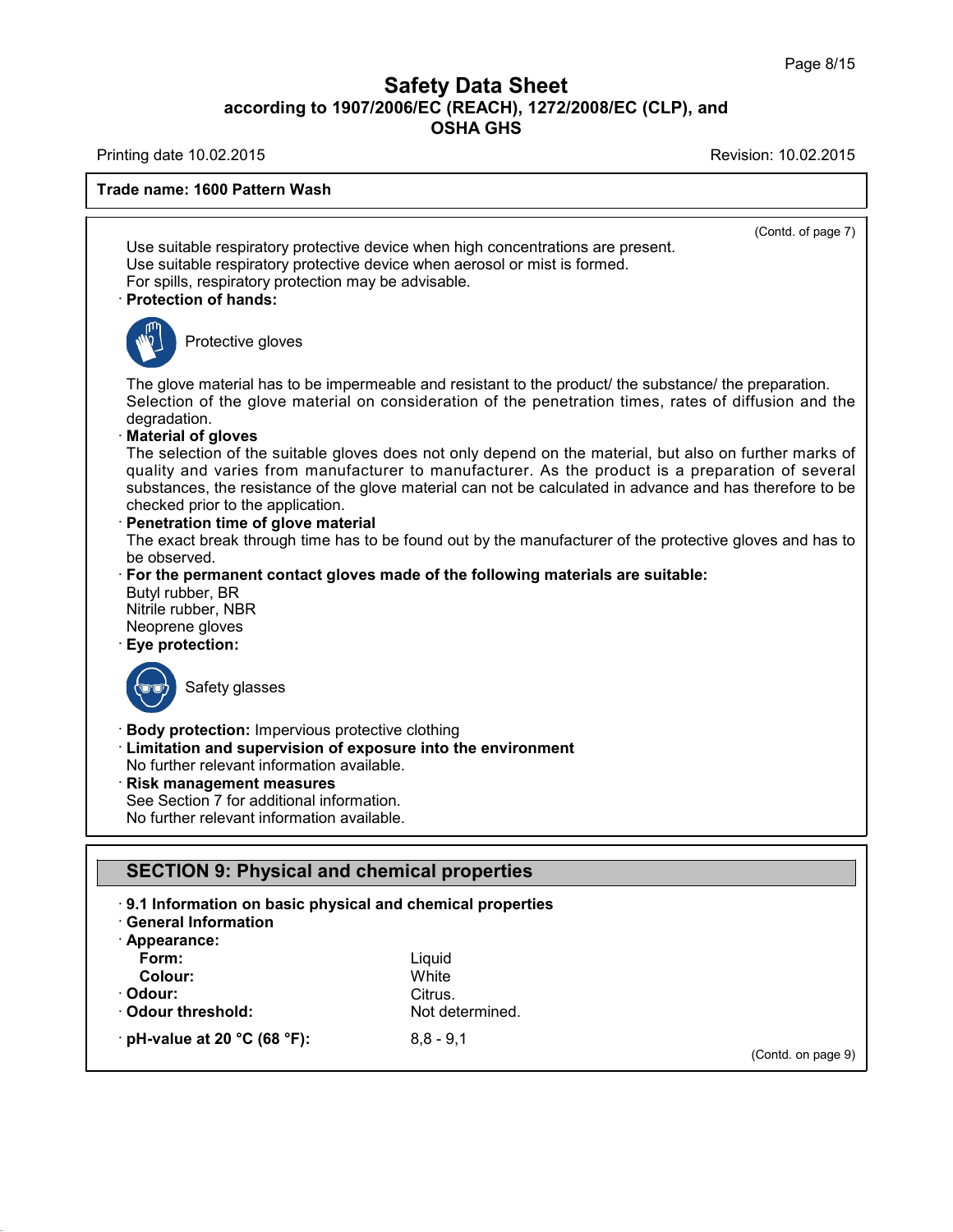| <b>Trade name: CITRUS CLEANER SC</b>                                       |                                                                      |                    |
|----------------------------------------------------------------------------|----------------------------------------------------------------------|--------------------|
|                                                                            |                                                                      | (Contd. of page 8) |
| Change in condition                                                        |                                                                      |                    |
| <b>Melting point/Melting range:</b><br><b>Boiling point/Boiling range:</b> | Not Determined.<br>100 °C (212 °F)                                   |                    |
| · Flash point:                                                             | Not applicable.                                                      |                    |
| · Flammability (solid, gaseous):                                           | Not determined.                                                      |                    |
| · Auto/Self-ignition temperature:                                          | Not determined.                                                      |                    |
| <b>Decomposition temperature:</b>                                          | Not determined.                                                      |                    |
| · Self-igniting:                                                           | Product is not self-igniting.                                        |                    |
| · Danger of explosion:                                                     | Product does not present an explosion hazard.                        |                    |
| <b>Explosion limits:</b>                                                   |                                                                      |                    |
| Lower:<br>Upper:                                                           | Not determined.<br>Not determined.                                   |                    |
| · Vapour pressure:                                                         | Not determined.                                                      |                    |
| · Density:                                                                 | Not determined.                                                      |                    |
| · Relative density<br>· Vapour density at 20 °C (68 °F)                    | Not determined.<br>> 2 g/cm <sup>3</sup> (> 16,69 lbs/gal) (Air = 1) |                    |
| <b>Evaporation rate</b>                                                    | Not applicable.                                                      |                    |
| · Solubility in / Miscibility with                                         |                                                                      |                    |
| water:                                                                     | Insoluble.                                                           |                    |
| · Partition coefficient (n-octanol/water): Not determined.                 |                                                                      |                    |
| · Viscosity:                                                               |                                                                      |                    |
| Dynamic:                                                                   | Not applicable.<br>Not determined.                                   |                    |
| Kinematic:                                                                 | Not applicable.                                                      |                    |
|                                                                            | Not determined.                                                      |                    |
| · 9.2 Other information                                                    | No further relevant information available.                           |                    |

40.1.0

- **SECTION 10: Stability and reactivity**<br>↑10.1 Reactivity<br>↑10.2 Chemical stability
- · Thermal decomposition / conditions to be avoided:

**SECTION 10: Stability and reactivity**<br> **10.1 Reactivity**<br> **10.2 Chemical stability**<br> **Thermal decomposition / conditions to be avoided:**<br>
No decomposition if used and stored according to specifications.<br>
To avoid thermal **SECTION 10: Stability and reactivity<br>10.1 Reactivity<br>10.2 Chemical stability<br>Thermal decomposition / conditions to be avoided:<br>No decomposition if used and stored according to specifications.<br>To avoid thermal decompositio** 

- To avoid the reactivity<br>
Thermal decomposition / conditions to be avoided:<br>
No decomposition if used and stored according to specifica<br>
To avoid thermal decomposition do not overheat.<br> **10.3 Possibility of hazardous reacti** 10.2 Chemical stability<br>Thermal decomposition / conditions to be avoided:<br>No decomposition if used and stored according to specifications.<br>To avoid thermal decomposition do not overheat.<br>10.3 Possibility of hazardous react **Thermal decomposition / conditions to be avoided:**<br>
No decomposition if used and stored according to specifications.<br> **10.3 Possibility of hazardous reactions**<br>
Toxic fumes may be released if heated above the decompositi
- 

(Contd. on page 10)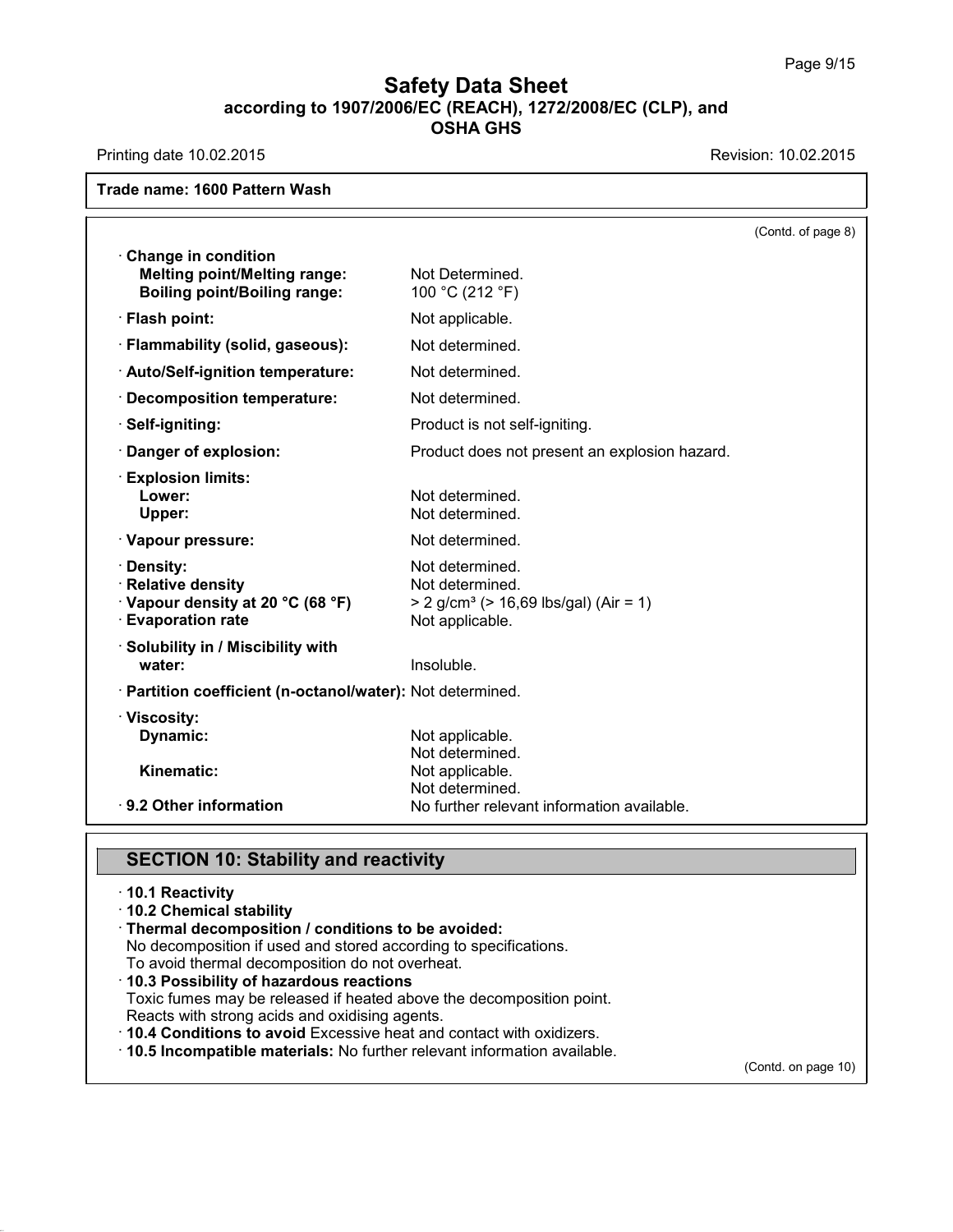## **Safety Data Sheet<br>006/EC (REACH), 1272/2008/EC (CLP),<br>OSHA GHS according to 1907/2006/EC (REACH), 1272/2008/EC (CLP), and<br>
Data GREACH), 1272/2008/EC (CLP), and<br>
Data GREACHS Safety Data Sheet**<br>according to 1907/2006/EC (REACH), 1272/2008/EC (CLP), and<br>OSHA GHS Safety Data Sheet<br>according to 1907/2006/EC (REACH), 1272/2008/EC (CLP), and<br>Printing date 10.02.2015<br>Revision: 10.02.2015<br>Revision: 10.02.2015

(Contd. of page 9)

### **Trade name: CITRUS CLEANER SC**

**10.6 Hazardous decomposition products:**<br>
Carbon monoxide and carbon dioxide<br>
Nitrogen oxides le name: CITRUS CLEANER SC<br>10.6 Hazardous decomposition products:<br>Carbon monoxide and carbon dioxide<br>Nitrogen oxides The Hame: CITROS CLEANE<br>
10.6 Hazardous decompos<br>
Carbon monoxide and carbo<br>
Nitrogen oxides 10.6 Hazardous decomposition products:<br>Carbon monoxide and carbon dioxide<br>Nitrogen oxides<br>**SECTION 11: Toxicological information**<br>11.1 Information on toxicological effects

## Nitrogen oxides<br>
← <del>II.</del><br>
SECTION 11: Toxicological information<br>
⊤11.1 Information on toxicological effects<br>← Acute toxicity: **SECTION 11: Toxico**<br> **Acute toxicity:**<br> **Acute toxicity:**<br> **Acute toxicity:**<br> **Acute toxicity:**<br> **Acute toxicity:**<br> **Action**: Primary irritant effect: **SECTION 11: Toxicological information**<br>
• **11.1 Information on toxicological effects**<br>
• **Acute toxicity:**<br>
• **LD/LC50 values relevant for classification:** None.<br>
• **Primary irritant effect:**<br>
• **on the skin:** Irritant to

- 
- 
- 
- 
- 
- 
- 
- 
- 

11.1 Information on toxicological effects<br>
11.1 Information on toxicological effects<br>
1D/LC50 values relevant for classification: None.<br>
1Primary irritant effect:<br>
1 on the skin: Irritant to skin and mucous membranes.<br>
1 o on the skin: Irritant to skin and mucous membranes.<br>
on the eye: Irritating effect.<br>
Sensitisation: Sensitisation possible through skin contact.<br>
Subacute to chronic toxicity: No further relevant information available.<br>
Ad on the eye: Irritating effect.<br>Sensitisation: Sensitisation possible through skin contact.<br>Subacute to chronic toxicity: No further relevant information available.<br>Additional toxicological information:<br>The product shows th **Subacute to chronic toxicity:** No furth<br>**Additional toxicological information:**<br>The product shows the following dar<br>Classification Guidelines for Preparation<br>Irritant<br>Danger through skin adsorption.<br>Toxic and/or corrosive Additional toxicological information:<br>The product shows the following dangers according to the calculation<br>Classification Guidelines for Preparations as issued in the latest version:<br>Irritant<br>Danger through skin adsorption The product shows the following dangers according to the calculation method of the Ge<br>
Classification Guidelines for Preparations as issued in the latest version:<br>
Irritant<br>
Danger through skin adsorption.<br>
Toxic and/or co

Irritant<br>Danger through skin adsorption.

- Foxic and/or corrosive effects may be delayed up to 24 hours.<br>Suspected of causing cancer.<br>**Acute effects (acute toxicity, irritation and corrosivity):** May be harmful if<br>**Sensitisation:** May cause an allergic skin reactio Suspected of causing cancer.<br> **Acute effects (acute toxicity, irritation and corrosivity):** May be harmful if inhale<br> **Repeated dose toxicity:**<br> **Repeated exposures may result in skin and/or respiratory sensitivity.**<br>
May
- 
- 

- 
- 

**Sensitisation:** May caus<br>**Repeated dose toxicity**<br>Repeated exposures may<br>May cause damage to or<br>**CMR effects (carcinoge**<br>Carc. 2B<br>Based on IARC classifica Repeated dose toxicity:<br>Repeated exposures may result in skin and/or respiratory sensitivit<br>May cause damage to organs through prolonged or repeated expo<br>CMR effects (carcinogenity, mutagenicity and toxicity for repre<br>Carc Repeated exposures may<br>May cause damage to or<br>**CMR effects (carcinoge**<br>Carc. 2B<br>Based on IARC classifica<br>Carc. 2 **CARE SECTION 12: Ecological information<br>SECTION 12: Ecological information<br>12.1 Toxicity<br>12.1 Toxicity** 

# Carc. 2<br> **12.1 Toxicity<br>
12.1 Toxicity**<br>
12.1 Toxicity<br>
12.4 **Aquatic toxicity:** Toxic for aquatic organisms **SECTION 12: Ecological information**<br>12.1 Toxicity: Toxic for aquatic organisms<br>12.2 Persistence and degradability No further relevant<br>12.3 Bioaccumulative potential No further relevant in

- 
- SECTION 12: Ecological information<br>
12.1 Toxicity<br>
Aquatic toxicity: Toxic for aquatic organisms<br>
12.2 Persistence and degradability No further relevant information available.<br>
12.3 Bioaccumulative potential No further rel
- **12.3 Bioaccumulative potential No further relevant information available.**<br> **12.4 Mobility in soil No further relevant information available.**<br> **Ecotoxical effects:**<br> **Remark:** Toxic for fish<br> **Additional ecological infor**
- **Aquatic toxicity:** Toxic for aquatic org<br>
 **12.2 Persistence and degradability**<br>
 **12.3 Bioaccumulative potential No f**<br>
 **12.4 Mobility in soil No further relevals<br>
 <b>Ecotoxical effects:**<br>
 **Remark:** Toxic for fis
- 
- 
- 
- 

40.1.0

**12.4 Mobility in soil No further relevant information available.**<br> **Ecotoxical effects:**<br> **Remark:** Toxic for fish<br> **Additional ecological information:**<br> **General notes:**<br>
Water hazard class 2 (German Regulation) (Self-as 12.4 Mobility in soil No further relevant information available.<br>Ecotoxical effects:<br>Remark: Toxic for fish<br>Additional ecological information:<br>General notes:<br>Water hazard class 2 (German Regulation) (Self-assessment): haza Ecotoxical effects:<br>
Remark: Toxic for fish<br>
Additional ecological information:<br>
General notes:<br>
Water hazard class 2 (German Regulation) (Self-assessment): hazardous for water<br>
Do not allow product to reach ground water, **Remark:** Toxic for fish<br>**Additional ecological information:**<br>**General notes:**<br>Water hazard class 2 (German Regulation) (Self-assessment): hazardous for wa<br>Do not allow product to reach ground water, water course or sewage Additional ecological information:<br>
General notes:<br>
Water hazard class 2 (German Regulation) (Self-assessment): h<br>
Do not allow product to reach ground water, water course or sew<br>
Danger to drinking water if even small qua

(Contd. on page 11)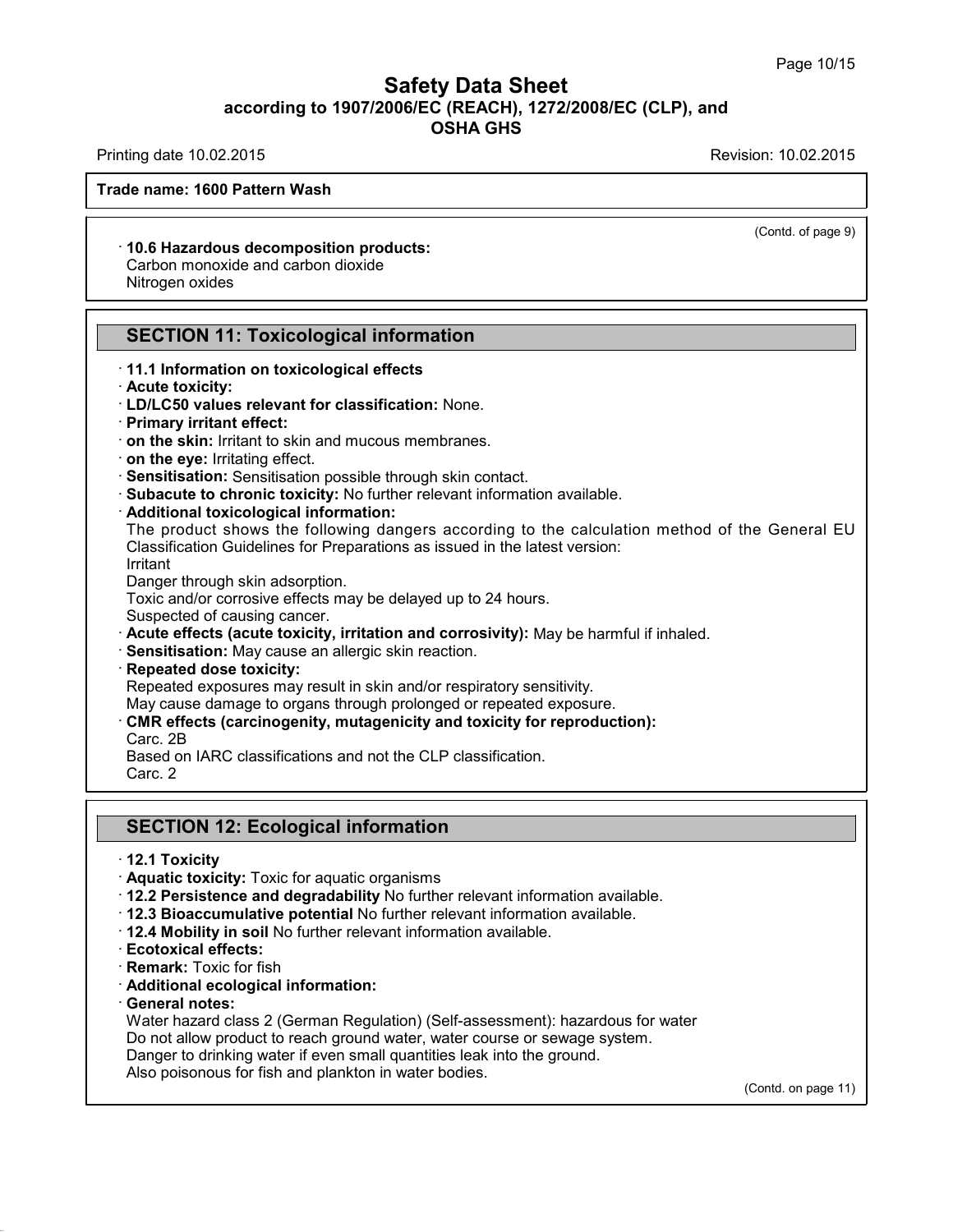# **Safety Data Sheet**<br> **according to 1907/2006/EC (REACH), 1272/2008/EC (CLP), and**<br> **OSHA GHS** t<mark>y Data Sheet</mark><br>C (REACH), 1272/2008/E<br>OSHA GHS Safety Data Sheet<br>according to 1907/2006/EC (REACH), 1272/2008/EC (CLP), and<br>Printing date 10.02.2015<br>Frade name: CITBUS CLEANER SC

**Trade name: CITRUS CLEANER SC**

(Contd. of page 10)

Toxic for aquatic organisms<br>Due to available data on eliminate damage of the environment can not Public COUTRUS CLEANER SC<br>
Due to available data on eliminability/decomposition and bioaccumulation potential prolonged term<br>
damage of the environment can not be excluded.<br>
12.5 Results of PRT and vPvR assessment de name: CITRUS CLEANER SC<br>
Toxic for aquatic organisms<br>
Due to available data on eliminability/decomposition a<br>
damage of the environment can not be excluded.<br> **· 12.5 Results of PBT and vPvB assessment**<br> **· PBT:** Not app **Toxic for aquatic organisms**<br>
Due to available data on eliminability/decomposition and bioaccumulation<br>
damage of the environment can not be excluded.<br> **· 12.5 Results of PBT and vPvB assessment**<br> **· PBT:** Not applicable

**SECTION 13: Disposal considerations**<br> **SECTION 13: Disposal considerations**<br> **SECTION 13: Disposal considerations**<br> **SECTION 13: Disposal considerations** 

### · **Recommendation**

**SECTION 13: Disposal considerations**<br>13.1 Waste treatment methods<br>Recommendation<br>Must not be disposed together with household garbage. Do not allow product to reach sewage system. **SECTION 13: Disposal considerations**<br>13.1 Waste treatment methods<br>Recommendation<br>Must not be disposed together with household garbage. Do not allow product to reach sewage system.<br>The user of this material has the respons SECTION 13: Disposal considerations<br>13.1 Waste treatment methods<br>Recommendation<br>Must not be disposed together with household garbage. Do not allow product to reach sewage system.<br>The user of this material has the responsib 13.1 Waste treatment methods<br>Recommendation<br>Must not be disposed together with household garbage. Do not allow product to reach sewage system.<br>The user of this material has the responsibility to dispose of unused material, disposed to the disposed together with household garbage. Do not allow product to reach sewage system.<br>
The user of this material has the responsibility to dispose of unused material, residues and containers in<br>
compliance The user of this material has the responsibility to dispose of unused material, residual compliance with all relevant local, state and federal laws and regulations regarding disposal for hazardous and nonhazardous wastes.

| <b>SECTION 14: Transport information</b> |                                                |
|------------------------------------------|------------------------------------------------|
|                                          |                                                |
| $\cdot$ 14.1 UN-Number<br>$\cdot$ DOT    |                                                |
| · ADR, IMDG, IATA                        | Not Regulated<br><b>UN3082</b>                 |
| 14.2 UN proper shipping name             |                                                |
| $\cdot$ DOT                              | Not Regulated                                  |
| $\cdot$ ADR                              | 3082 ENVIRONMENTALLY HAZARDOUS                 |
|                                          | SUBSTANCE, LIQUID, N.O.S. (d-Limonene (citrus  |
|                                          | terpenes))                                     |
| · IMDG                                   | ENVIRONMENTALLY HAZARDOUS SUBSTANCE,           |
|                                          | LIQUID, N.O.S. (d-Limonene (citrus terpenes)), |
|                                          | <b>MARINE POLLUTANT</b>                        |
| $\cdot$ IATA                             | ENVIRONMENTALLY HAZARDOUS SUBSTANCE,           |
|                                          | LIQUID, N.O.S. (d-Limonene (citrus terpenes))  |
| 14.3 Transport hazard class(es)          |                                                |
| $\cdot$ DOT                              |                                                |
| · Class                                  | Not Regulated                                  |
| $\cdot$ ADR                              |                                                |
|                                          |                                                |
| · Class                                  | 9 (M6) Miscellaneous dangerous substances and  |
|                                          | articles.                                      |
|                                          | (Contd. on page 12)                            |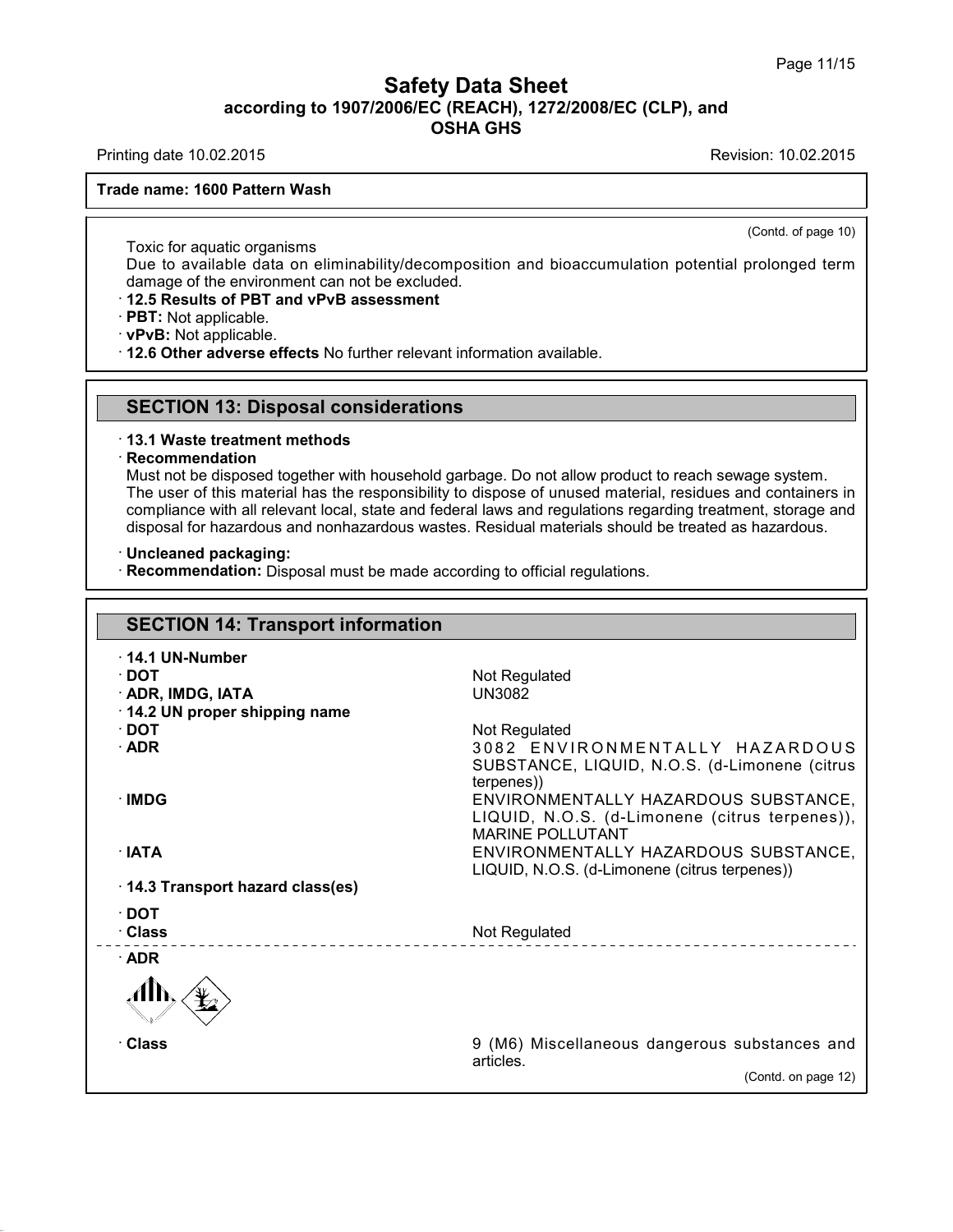# **Safety Data Sheet**<br> **according to 1907/2006/EC (REACH), 1272/2008/EC (CLP), and**<br> **OSHA GHS** t<mark>y Data Sheet</mark><br>C (REACH), 1272/2008/E<br>OSHA GHS Safety Data Sheet<br>according to 1907/2006/EC (REACH), 1272/2008/EC (CLP), and<br>Printing date 10.02.2015<br>Frade name: CITRUS CLEANER SC

| <b>Trade name: CITRUS CLEANER SC</b>            |                                                                                        |
|-------------------------------------------------|----------------------------------------------------------------------------------------|
|                                                 | (Contd. of page 11)                                                                    |
| · Label                                         | 9<br>________________________                                                          |
| · IMDG, IATA                                    |                                                                                        |
| .Alħ                                            |                                                                                        |
| · Class                                         | 9 Miscellaneous dangerous substances and articles.                                     |
| · Label                                         | 9                                                                                      |
| 14.4 Packing group                              |                                                                                        |
| $\cdot$ DOT                                     | Not Regulated                                                                          |
| · ADR, IMDG, IATA                               | Ш                                                                                      |
| 14.5 Environmental hazards:                     | Product contains environmentally hazardous<br>substances: d-Limonene (citrus terpenes) |
| · Marine pollutant:                             | Yes                                                                                    |
|                                                 | Symbol (fish and tree)                                                                 |
| · Special marking (ADR):                        | Symbol (fish and tree)                                                                 |
| · Special marking (IATA):                       | Symbol (fish and tree)                                                                 |
| 14.6 Special precautions for user               | Warning: Miscellaneous dangerous substances and<br>articles.                           |
| · Danger code (Kemler):                         | 90                                                                                     |
| · EMS Number:                                   | $F-A, S-F$                                                                             |
| 14.7 Transport in bulk according to Annex II of |                                                                                        |
| MARPOL73/78 and the IBC Code                    | Not applicable.                                                                        |
| · Transport/Additional information:             | -------------------------------                                                        |
| $\cdot$ ADR                                     |                                                                                        |
| · Limited quantities (LQ)                       | 5L                                                                                     |
| · Excepted quantities (EQ)                      | Code: E1                                                                               |
|                                                 | Maximum net quantity per inner packaging: 30 ml                                        |
|                                                 | Maximum net quantity per outer packaging: 1000 ml                                      |
| · Transport category                            | 3                                                                                      |
| · Tunnel restriction code                       | E                                                                                      |
| ∴IMDG                                           |                                                                                        |
| · Limited quantities (LQ)                       | 5L                                                                                     |
| <b>Excepted quantities (EQ)</b>                 | Code: E1                                                                               |
|                                                 | Maximum net quantity per inner packaging: 30 ml                                        |
|                                                 | Maximum net quantity per outer packaging: 1000 ml                                      |
| · UN "Model Regulation":                        | UN3082, ENVIRONMENTALLY HAZARDOUS                                                      |
|                                                 | SUBSTANCE, LIQUID, N.O.S. (d-Limonene (citrus<br>terpenes)), 9, III                    |
|                                                 |                                                                                        |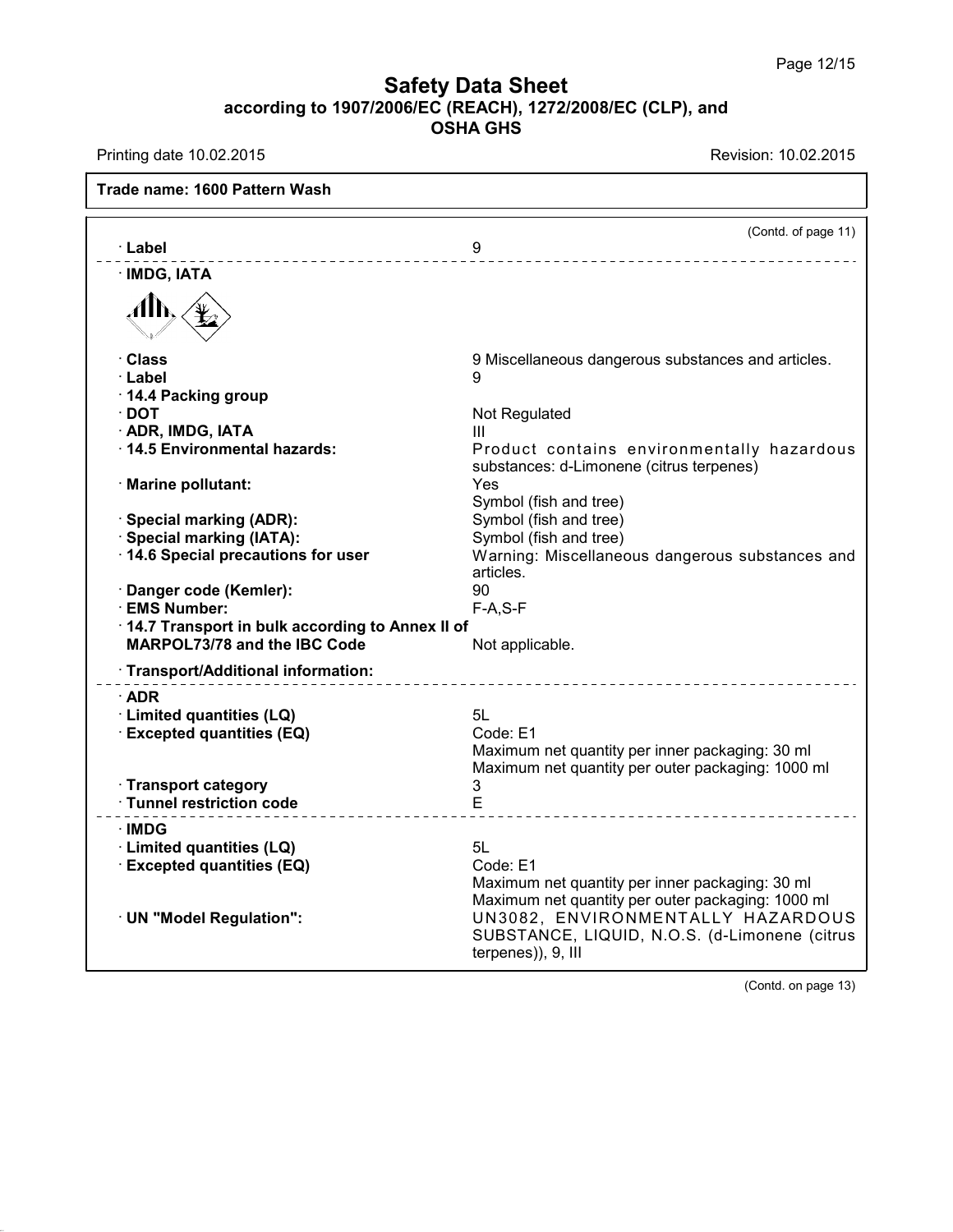40.1.0

(ion: 10.02.2015)<br>(Contd. of page 12)

| <b>Trade name: CITRUS CLEANER SC</b>                                                                                                   |                     |
|----------------------------------------------------------------------------------------------------------------------------------------|---------------------|
|                                                                                                                                        | (Contd. of page 12) |
| <b>SECTION 15: Regulatory information</b>                                                                                              |                     |
| 15.1 Safety, health and environmental regulations/legislation specific for the substance or mixture<br>· United States (USA)<br>· SARA |                     |
| · Section 355 (extremely hazardous substances):                                                                                        |                     |
| None of the ingredients are listed.                                                                                                    |                     |
| · Section 313 (Specific toxic chemical listings):                                                                                      |                     |
| 111-76-2 2-butoxyethanol                                                                                                               |                     |
|                                                                                                                                        |                     |
| · TSCA (Toxic Substances Control Act):                                                                                                 |                     |
| All ingredients are listed.                                                                                                            |                     |
| · Proposition 65 (California):                                                                                                         |                     |
| Chemicals known to cause cancer:                                                                                                       |                     |
| None of the ingredients are listed.                                                                                                    |                     |
| Chemicals known to cause reproductive toxicity for females:                                                                            |                     |
| None of the ingredients are listed.                                                                                                    |                     |
| Chemicals known to cause reproductive toxicity for males:                                                                              |                     |
| None of the ingredients are listed.                                                                                                    |                     |
| Chemicals known to cause developmental toxicity:                                                                                       |                     |
| None of the ingredients are listed.                                                                                                    |                     |
| <b>Carcinogenic Categories</b>                                                                                                         |                     |
| <b>EPA (Environmental Protection Agency)</b>                                                                                           |                     |
| 111-76-2 2-butoxyethanol                                                                                                               | <b>NL</b>           |
| · IARC (International Agency for Research on Cancer)                                                                                   |                     |
| 111-76-2 2-butoxyethanol                                                                                                               | 3                   |
|                                                                                                                                        |                     |
| · TLV (Threshold Limit Value established by ACGIH)<br>111-76-2 2-butoxyethanol                                                         | $\overline{A3}$     |
|                                                                                                                                        |                     |
| · NIOSH-Ca (National Institute for Occupational Safety and Health)                                                                     |                     |
| None of the ingredients are listed.                                                                                                    |                     |
| $\overline{\cdot}$ Canada                                                                                                              |                     |
| <b>Canadian Domestic Substances List (DSL)</b>                                                                                         |                     |
| All ingredients are listed.                                                                                                            |                     |
| Canadian Ingredient Disclosure list (limit 0.1%)                                                                                       |                     |
| None of the ingredients are listed.                                                                                                    |                     |
|                                                                                                                                        | (Contd. on page 14) |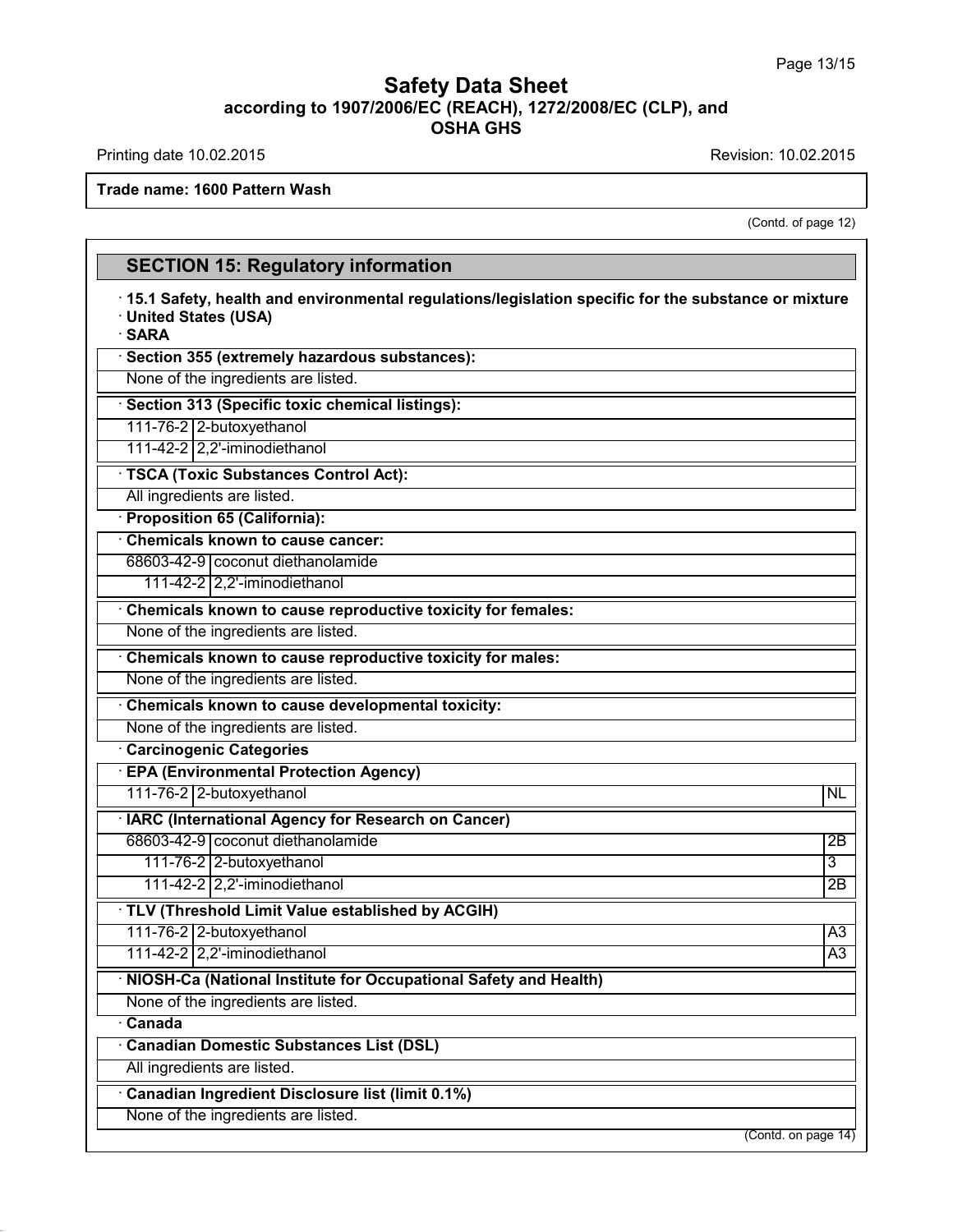## **Safety Data Sheet<br>006/EC (REACH), 1272/2008/EC (CLP),<br>OSHA GHS according to 1907/2006/EC (REACH), 1272/2008/EC (CLP), and<br>
Data GREACH), 1272/2008/EC (CLP), and<br>
Data GREACHS Safety Data Sheet**<br>according to 1907/2006/EC (REACH), 1272/2008/EC (CLP), and<br>OSHA GHS Safety Data Sheet<br>according to 1907/2006/EC (REACH), 1272/2008/EC (CLP), and<br>OSHA GHS<br>Revision: 10.02.2015<br>Revision: 10.02.2015

**Trade name: CITRUS CLEANER SC**

(Contd. of page 13)

## **ade name: CITRUS CLEANER SC<br>
· Canadian Ingredient Disclosure list (limit 1%)**<br>
111-76-2 2-butoxyethanol Canadian Ingredient Disclosure list (limit 1%)<br>111-76-2 2-butoxyethanol

**Example 111-76-2 2-butoxyethanol**<br> **Consequence 111-76-2 2-butoxyethanol**<br> **Consequence in accordance in accordance with hazard criteria of the SDS contains all the information required by the Controlled Pro** This product has been classified in accordance with hazard criteria of the Controlled Products Regulations<br>
This product has been classified in accordance with hazard criteria of the Controlled Products Regulations<br>
and th and the SDS contains and prohibitive regulations<br>
This product has been classified in accordance with hazard criteria of the Controlled Products Repulations.<br> **• Substances of very high concern (SVHC) according to REACH, A** None of the ingredients are listed. This product has been classified in accordance with hazard criteria of the Controlled Products Regulations<br>
and the SDS contains all the information required by the Controlled Products

**Substances or very nigh concern (SVHC) according the interpedients are listed.**<br> **15.2 Chemical safety assessment:** A Chemical Safence II Safety assessment: A Chemical Safence II SecTION 16: Other information<br>
This inform This information<br>This information is based on our present knowledge. However, this shall not constitute a guarantee for any<br>specific product features and shall not establish a legally valid contractual relationship.<br>Releva **SECTION 16: Other information**<br>This information is based on our present knowledge. However, this shall not constitute a gual<br>specific product features and shall not establish a legally valid contractual relationship.<br>**· R** 

- H226 Flammable liquid and vapour.
- H302 H312 Harmful if swallowed.
- H315 Harmful in contact with skin.
- H317 Causes skin irritation.
- H318 May cause an allergic skin reaction.
- H319 Causes serious eye damage.
- H332 Causes serious eye irritation.
- Harmful if inhaled.
- H400 Very toxic to aquatic life.
- H410 Very toxic to aquatic life with long lasting effects.

R20/21/22 Harmful by inhalation, in contact with skin and if swallowed.<br>R20/21/22 Harmful by inhalation, in contact with skin and if swallowed.<br>R22 Harmful if swallowed. R20/21/22 Harmful by inhalation, in contracts are all the swallowed.<br>R22 Harmful if swallowed.<br>R36 Irritating to eyes.<br>R36/38 Irritating to eyes and skin R20/21/22 Harmful by inhalation, in conta<br>R22 Harmful if swallowed.<br>R36 Irritating to eyes.<br>R36/38 Irritating to eyes and skin. R20/21/22 Harmful by inhalation, in contact with skinch<br>R22 Harmful if swallowed.<br>R36 Irritating to eyes and skin.<br>R38 Irritating to eyes and skin.<br>R38 Irritating to skin.<br>R41 Risk of serious damage to eyes

- 
- 
- 
- 
- R20/21/22 Harmful by inhalation, in conta<br>
R22 Harmful if swallowed.<br>
R36 Irritating to eyes.<br>
R36/38 Irritating to eyes and skin.<br>
R38 Irritating to skin.<br>
R41 Risk of serious damage to eye<br>
R43 May cause sensitisation by
- R20/21/22 Harmful by inhalation, in contact with skin and<br>R22 Harmful if swallowed.<br>R36 Irritating to eyes.<br>R36/38 Irritating to eyes and skin.<br>R38 Irritating to skin.<br>R41 Risk of serious damage to eyes.<br>R43 May cause sens
- R22 Harmful if swallowed.<br>
R36 Irritating to eyes.<br>
R36/38 Irritating to eyes and skin.<br>
R38 Irritating to skin.<br>
R41 Risk of serious damage to eyes.<br>
R43 May cause sensitisation by skin contact.<br>
R48/22 Harmful: danger of
- R36 Irritating to eyes.<br>
R36/38 Irritating to eyes and skin.<br>
R38 Irritating to skin.<br>
R41 Risk of serious damage to eyes.<br>
R43 May cause sensitisation by skin contact.<br>
R48/22 Harmful: danger of serious damage to health b R36/38 Irritating to eyes and skin.<br>
R38 Irritating to skin.<br>
R41 Risk of serious damage to eyes.<br>
R43 May cause sensitisation by skin contact.<br>
R48/22 Harmful: danger of serious damage to health by prolonged exposure if s environment. R43 May cause sensitisation by s<br>
R48/22 Harmful: danger of serious c<br>
R50/53 Very toxic to aquatic organized<br>
more environment.<br> **Abbreviations and acronyms:**<br>
ADR: Accord européen sur le transport des<br>
International Carr N=0/22<br>
R50/53 Very toxic to aquatic organisms, may cause long-term adverse effects in the aquatic<br>
environment.<br>
ADDR: Accord européen sur le transport des marchandises dangereuses par Route (European Agreement concerning

RSU/33 Very toxic to aquatic organisms, may<br>environment.<br>**Abbreviations and acronyms:**<br>ADR: Accord européen sur le transport des marchandises d<br>International Carriage of Dangerous Goods by Road)<br>INDG: International Martime environment.<br> **Abbreviations and acronyms:**<br>
ADR: Accord européen sur le transport des marchandises dang<br>
International Carriage of Dangerous Goods by Road)<br>
IMDG: International Maritime Code for Dangerous Goods<br>
IOTI: US **Abbreviations and acronyms:**<br>ADR: Accord européen sur le transport des<br>International Carriage of Dangerous Goods by R<br>IMDG: International Maritime Code for Dangerou<br>DOT: US Department of Transport Association<br>IATA: Intern ADDreVIations and acronyms:<br>
ADR: Accord européen sur le transport des marc<br>
International Carriage of Dangerous Goods by Road)<br>
IMDG: International Maritime Code for Dangerous Goo<br>
DOT: US Department of Transport Associat ADR: Accord européen sur le transport des marchandises dangereuses par Rou<br>International Carriage of Dangerous Goods by Road)<br>IMDG: International Maritime Code for Dangerous Goods<br>DOT: US Department of Transportation<br>IATA:

- 
- 

40.1.0

- 
- International Carriage of Dangerous Goods by Road)<br>IMDG: International Maritime Code for Dangerous Goods<br>DOT: US Department of Transportation<br>IATA: International Air Transport Association<br>GHS: Globally Harmonised System of

(Contd. on page 15)